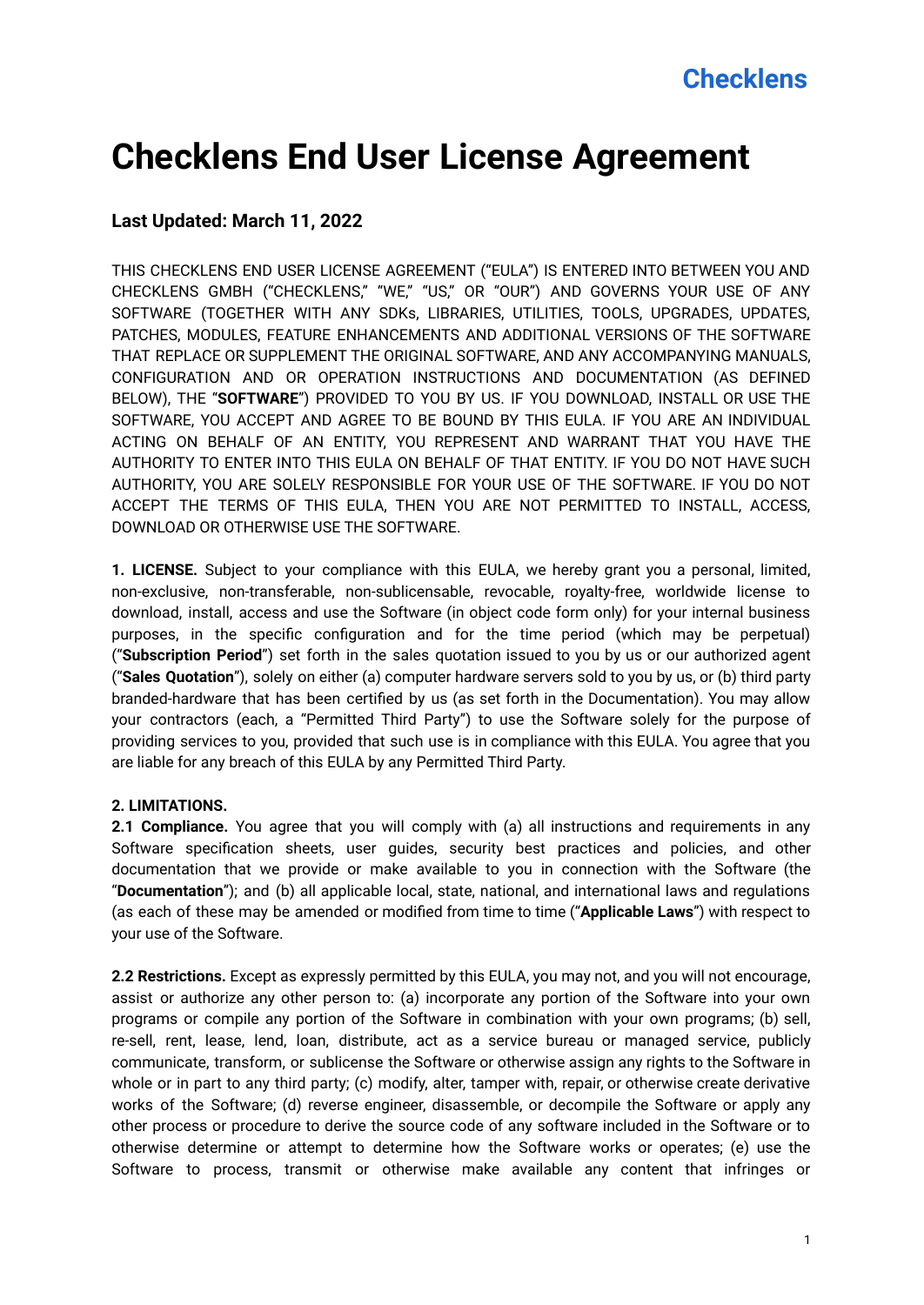misappropriates the intellectual property or proprietary rights of any third party, or without an appropriate license, permission or certification (including as may be required by Applicable Laws); (f) use the Software to create additional software that replicates the functionality of, or is intended to replace, the Software; (g) use any software license key ("Key") provided by Checklens for the Software in connection with any product other than the product for which the Key was issued; or (h) disable or circumvent, or attempt to disable or circumvent, any Key or other technological mechanisms or measures intended to prevent, limit or control use or copying of, or access to, any Software. You will not use the Software with any software or other materials that are subject to licenses or restrictions (e.g. open source software licenses) that, when combined with the Software, would require us to disclose, license, distribute or otherwise make all or any part of such Software available to anyone, or grant others any rights to modify the Software. You will not remove, modify, or obscure any copyright, patent, trademark or other proprietary or attribution notices on or in any Software. Copies of the Software are permitted only for back-up purposes and must be marked by you as a back-up copy. You may not make copies of the Documentation unless expressly authorized by us in writing (email to suffice).

**2.3** You agree to maintain accurate records as necessary to verify our compliance with this EULA. Upon our request, no more than once every twelve months, you agree to furnish such records to us and certify your compliance with this EULA. We or our independent third party accountant may examine and audit your books and records relating to this EULA and your access, use, and deployment of the Software to the extent necessary to verify your compliance with this EULA and any order form(s).

**2.4** You will not distribute or provide access to a Key to a third party, unless that third party is Permitted Third Party or an Affiliate (each, a "Secondary Owner"). We have the sole right to withhold or terminate a Secondary Owner's access to a Key at any time if we determine that such access poses a security risk, could be fraudulent, or could subject us, our affiliates, or any third party to liability. You agree that we and our affiliates are not responsible for unauthorized distribution or sharing of your Keys.

**3. RESERVATION OF RIGHTS.** The Software is owned by us, our affiliates and our licensors. The structure, organization, and code of the Software are our valuable trade secrets and constitute our confidential information. You acknowledge and agree that title to the Software and all copies thereof, including all industrial and intellectual property rights (including the exclusive rights of economic exploitation), copyright, trade secrets and patent rights, are owned by us, our affiliates and our licensors. The Software is protected by Applicable Laws, including without limitation copyright laws and international treaty provisions. Except for the rights explicitly granted to you in this EULA, all right, title and interest in the Software are reserved and retained by us, our affiliates, or our licensors. You do not acquire any intellectual property or other rights in the Software as a result of downloading, installing, accessing or using the Software.

**4. SUGGESTIONS.** If you elect to provide any Suggestions to us or our affiliates, we and our affiliates will be entitled to use the Suggestions without restriction. For purposes of this EULA, "Suggestions" includes all suggested improvements to the Software that you provide to us or our affiliates.

**5. THIRD PARTY SOFTWARE.** The Software may include software developed, owned, or provided by third parties or their licensors (including open source software) (the "Third Party Software"). Use of Third Party Software is governed by separate licenses, as indicated in the license, notice, readme, or other files or notices that we distribute with an Appliance or the applicable component of the Software. Your license rights with respect to Third Party Software are defined by the applicable Third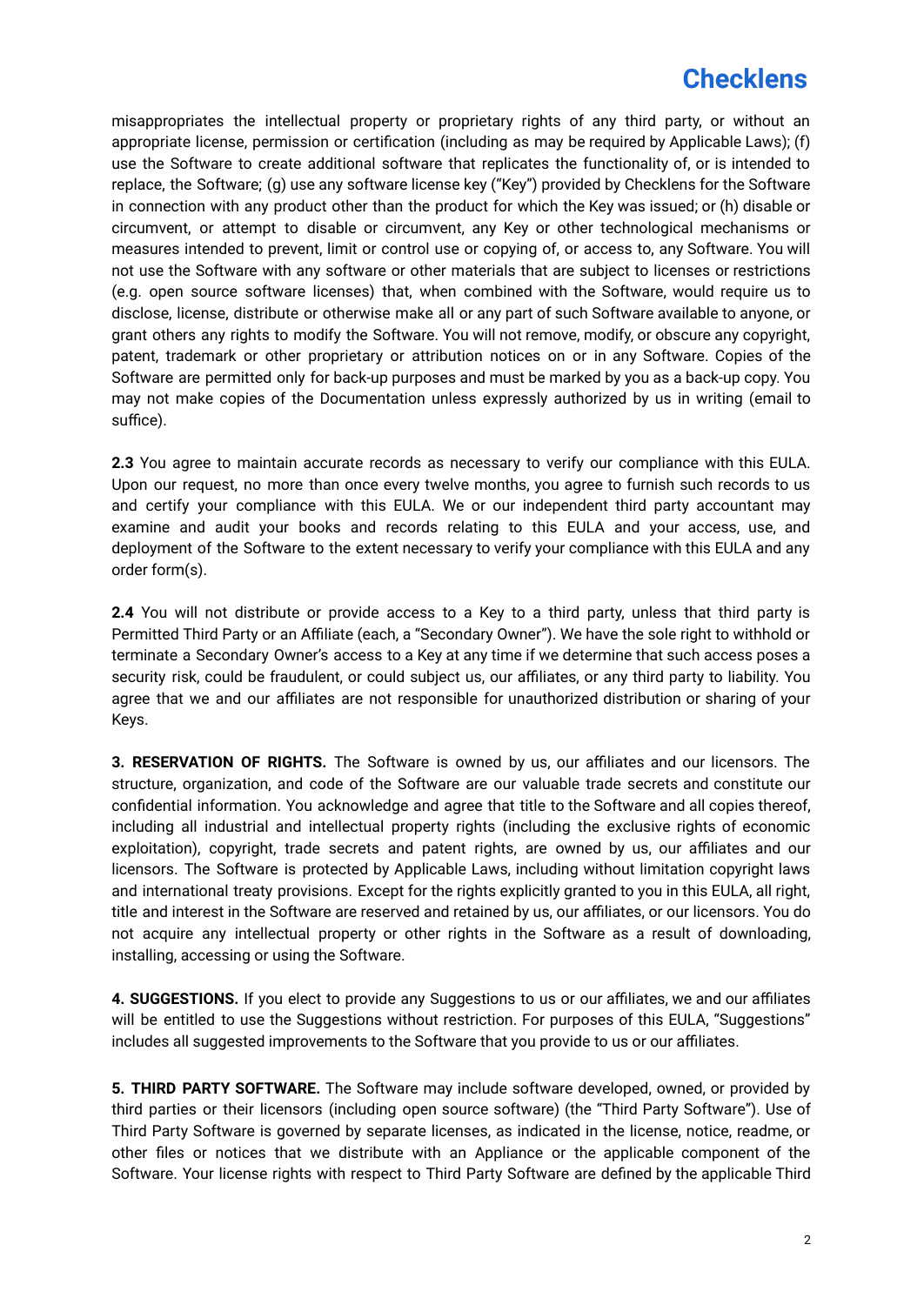Party Software license, and nothing in this EULA will restrict, limit, or otherwise affect any rights or obligations you may have, or conditions to which you may be subject under such Third Party Software licenses. You agree to be bound by and subject to the terms and conditions of each applicable Third Party Software license. If you do not agree to be bound by and subject to the terms and conditions of each applicable Third Party Software license, you must terminate this EULA by uninstalling and destroying all copies of the Software that are in your possession or control. If our rights from a licensor of Third Party Software are limited, suspended or terminated for any reason, your rights will also be so limited, suspended or terminated. The distribution of files created by the Software may require that you obtain license rights from third parties, including owners or licensors of certain third party audio and video formats. You are solely responsible for obtaining such licenses and paying any necessary royalties or fees.

**6. TERM AND TERMINATION.** The term of this EULA begins on the start of the Subscription Period (as set forth in the Sales Quotation for your order) and continues until the earlier of the expiration of the Subscription Period (if applicable) or termination in accordance with the terms of this EULA. You may terminate this EULA at any time by uninstalling and destroying all copies of the Software that are in your possession or control. We may terminate this EULA if you are in material breach of this EULA and fail to cure the breach within ten (10) days' of our written notice to you. This EULA (including any rights granted to you under this EULA) will immediately and automatically terminate without notice from us if (a) you fail to make timely payment for the Software; (b) you fail to implement any required security or other updates; or (c) you breach Sections 1-3, 5, 6, or 10.11-10.13 of this EULA, or bring any action against us or our affiliates alleging the infringement of your intellectual property rights or other proprietary rights. Upon termination, you must cease all access to and use of the Software, remove the Software from all computers and servers on which the Software is installed, and return to us, within five (5) days from the expiration or termination date, all copies of the Software (or destroy such materials, as instructed by us).

#### **7. WARRANTY; DISCLAIMERS.**

**7.1 Limited Performance Warranty**. We warrant to you that the Software, when installed and operated pursuant to our instructions in the Documentation, will perform in material accordance with such Documentation for the Subscription Period. Your sole and exclusive remedy for a breach of this limited warranty is to return any allegedly defective Software to us and for us to repair or replace it (at our option and in our sole discretion). This limited warranty is not transferable and does not cover damages, defects, malfunctions or failures caused by any unauthorized modification of the Software by you or your agents; any abuse, misuse or negligent acts by you or your agents; modification by you or your agents of any interfaces or any software or hardware interfacing with the Software; or any failure by you or your agents to follow our installation, configuration, use or operation instructions, as set forth in the Documentation (including failure to install any updates required by us from time to time, for example, for security or as required by Applicable Laws). We will provide the foregoing warranty services in accordance with the Service Plan.

**7.2 Disclaimers.** EXCEPT AS EXPRESSLY SET FORTH IN SECTION 7.1, THE SOFTWARE IS DELIVERED TO YOU "AS IS" WITH ALL FAULTS AND WITHOUT WARRANTY OF ANY KIND. NOTWITHSTANDING THE FOREGOING, THE THIRD PARTY SOFTWARE IS PROVIDED TO YOU "AS-IS" WITHOUT ANY WARRANTY OF ANY KIND, EXPRESS OR IMPLIED. WE AND OUR LICENSORS, AND EACH OF THEIR RESPECTIVE AFFILIATES AND SUPPLIERS (COLLECTIVELY, THE "RELEASED PARTIES") DISCLAIM ALL WARRANTIES, EXPRESS OR IMPLIED, INCLUDING WITHOUT LIMITATION THE IMPLIED WARRANTIES OF MERCHANTABILITY, FITNESS FOR A PARTICULAR PURPOSE, ACCURACY, QUIET ENJOYMENT, AND NON-INFRINGEMENT, AND ANY WARRANTIES OR CONDITIONS ARISING FROM ANY ACTUAL OR ALLEGED COURSE OF DEALING, USAGE OR TRADE PRACTICE. FURTHER, WE DO NOT WARRANT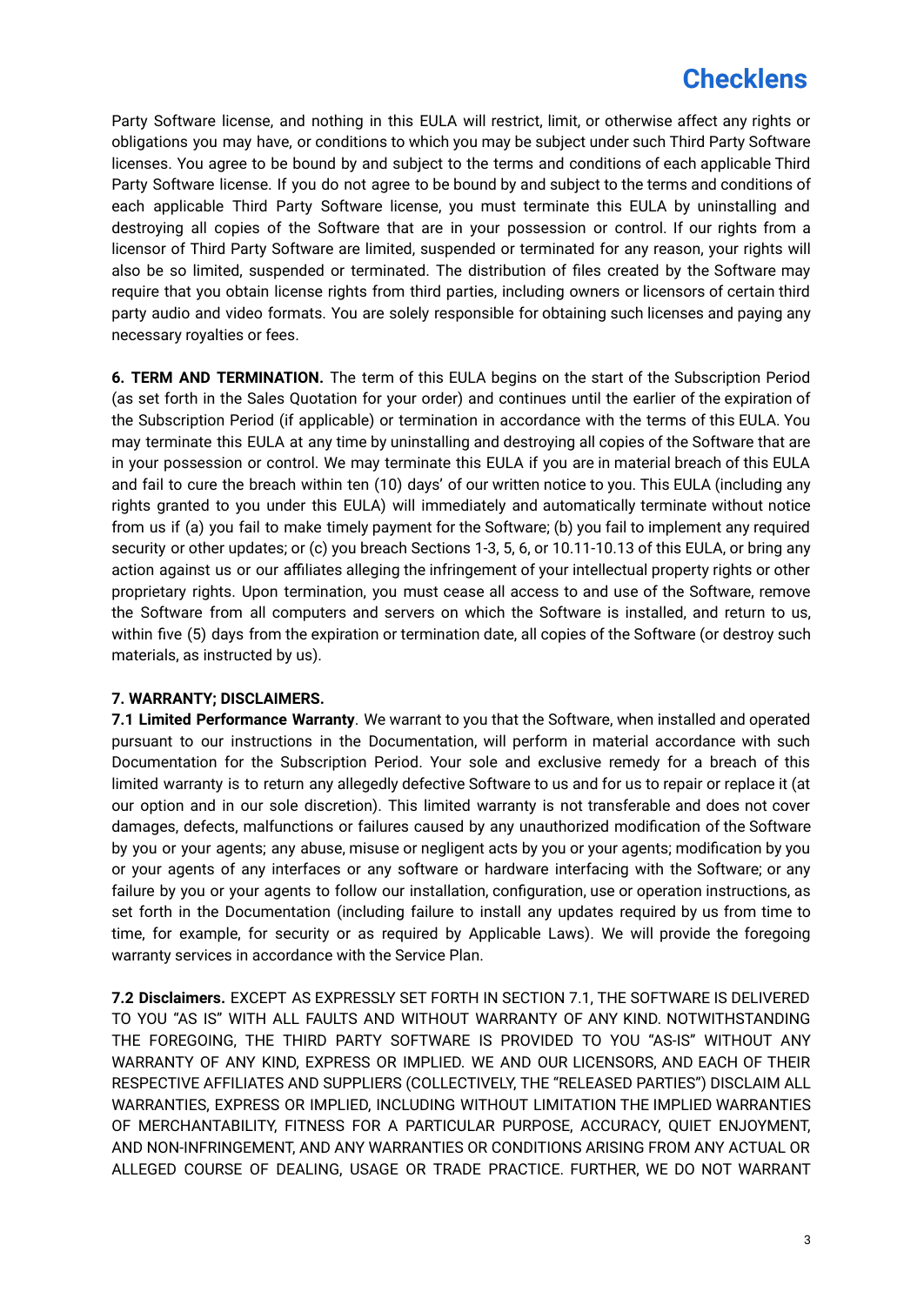THAT THE SOFTWARE WILL OPERATE UNINTERRUPTED OR BE ERROR FREE OR THAT DEFECTS IN THE SOFTWARE ARE CORRECTABLE OR WILL BE CORRECTED. NO ORAL OR WRITTEN INFORMATION OR ADVICE GIVEN BY A RELEASED PARTY OR AN AUTHORIZED REPRESENTATIVE OF A RELEASED PARTY WILL CREATE A WARRANTY. THE LAWS OF CERTAIN JURISDICTIONS DO NOT ALLOW THE DISCLAIMER OF IMPLIED WARRANTIES. IF THESE LAWS APPLY TO YOU, SOME OR ALL OF THE ABOVE DISCLAIMERS, EXCLUSIONS, OR LIMITATIONS MAY NOT APPLY TO YOU, AND YOU MAY HAVE ADDITIONAL RIGHTS.

**8. SURVIVAL.** The following sections survive termination: 2-5; 6 (last sentence); 7.2; 8; 10.

**9. AMENDMENT.** We may amend this EULA at any time in our sole discretion within an update or upgrade of the Software. Your continued use of the Software after the effective date of the amended EULA evidences your agreement to be bound by it. If you do not agree to a change, you must stop using the Software and terminate this EULA.

#### **10. MISCELLANEOUS.**

**10.1** If you are subject to any other written agreement between you and Checklens governing your purchase and use of Checklens Products and Services, in the event of any conflict or inconsistency among the terms and conditions of this EULA and the agreement, such conflict or inconsistency will be resolved by giving precedence to this EULA.

**10.2 Assignment.** You will not assign or otherwise transfer this EULA, or any of your rights and obligations under this EULA, without our prior written consent. Any assignment or transfer in violation of this Section 10.2 will be void. Subject to the foregoing, this EULA will be binding upon, and inure to the benefit of, the parties and their respective permitted successors and assigns.

**10.3 Governing law**. The laws of the State of Austria, without reference to conflict of law rules, govern this EULA and any dispute of any sort that might arise between you and us. The United Nations Convention for the International Sale of Goods and Uniform Computer Information Transactions Act do not apply to this EULA.

**10.4 Force Majeure.** We and our affiliates will not be liable for any delay or failure to perform any obligation under this EULA where the delay or failure results from any cause beyond its reasonable control, including acts of God, labor disputes or other industrial disturbances, electrical or power outage, utilities or other telecommunications failures, earthquakes, storms or other elements of nature, blockages, embargoes, riots, acts or orders of government, acts of terrorism, or war.

**10.5 Data Privacy**. We will only use Account Information in accordance with the Checklens Privacy Notice, located at <https://checklens.ai/privacy-policy/> (and any successor or related locations designated by us), as may be updated by us from time to time, and you consent to such usage. You further acknowledge and agree that personal information supplied by you, including Account Information, may be transferred to other countries or jurisdictions outside of your country or jurisdiction of residence, and that the protections afforded such information under the laws and regulations of the country or jurisdiction to which the information is transferred may not be comparable to or as protective as the protections afforded such information in your country or jurisdiction of residence. You represent and warrant that your creation, collection, receipt, access, use, storage, disposal, transfer and disclosure of your employees' personal information does and will comply with all applicable federal, national, state, municipal and local privacy and data protection laws, as well as all other applicable regulations and directives, and that you have obtained all consents required by the foregoing laws. "Account Information" means information about you that you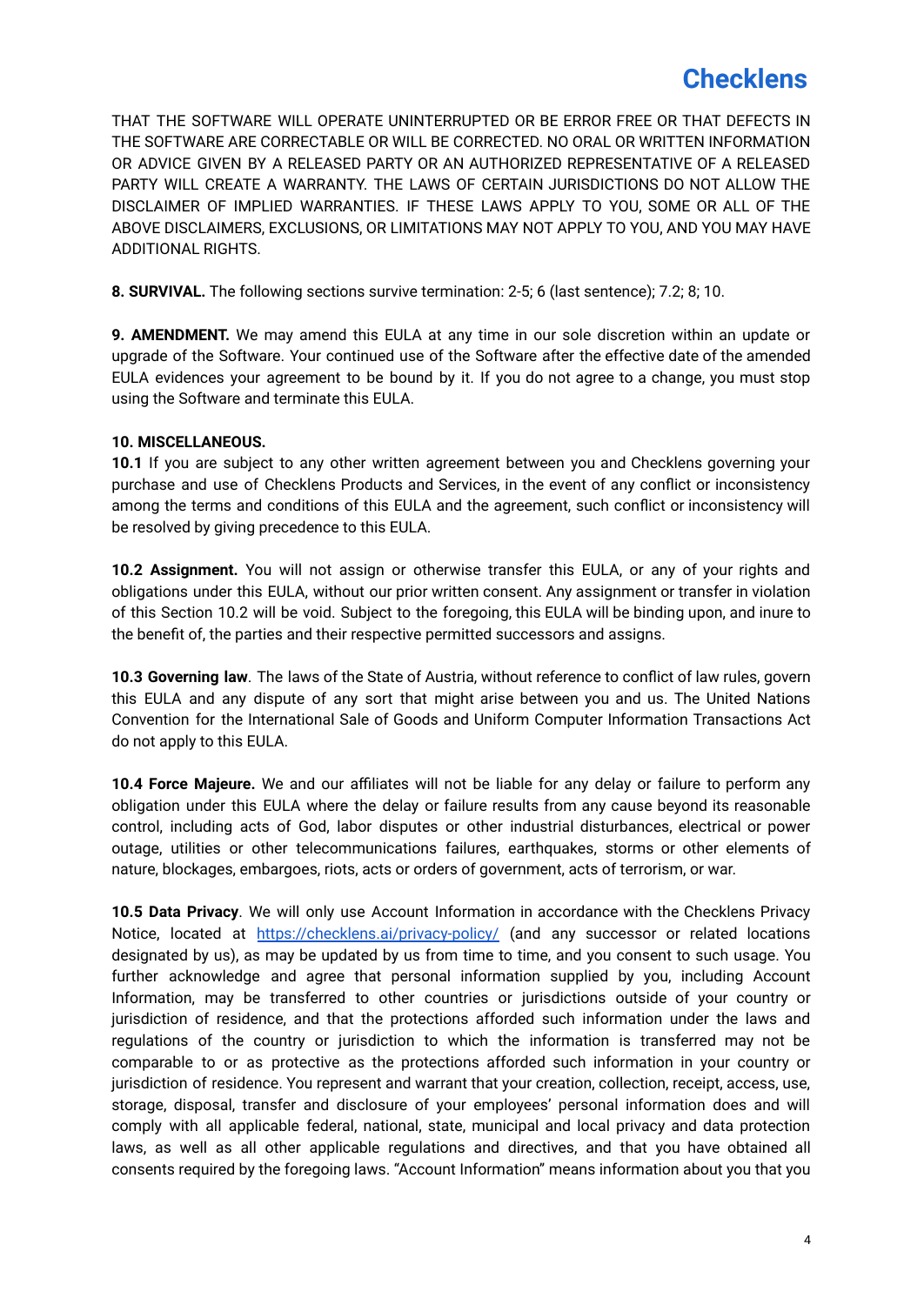provide to us in connection with this EULA. For example, Account Information includes names, usernames, phone numbers, email addresses and billing information associated with your Checklens account.

**10.6 Notices**. We may provide any notice to you under this EULA by sending a message to the email address then associated with your account. Notices we provide by email will be effective when we send the email. It is your responsibility to keep your email address current. You will be deemed to have received any email sent to the email address then associated with your account when we send the email, whether or not you actually receive the email. To give us notice under this EULA, you must contact us by personal delivery, overnight courier or registered or certified mail to the mailing address listed below. Notices provided by personal delivery will be effective immediately. Notices provided by overnight courier will be effective one (1) business day after they are sent. Notices provided registered or certified mail will be effective three (3) business days after they are sent.

Checklens GmbH Strubergasse 26 5020 Salzburg Austria Attention: Legal Department

A copy of any notice required or permitted by this EULA should be sent to [legal@checklens.ai](mailto:legal@checklens.ai)

**10.7 Independent Contractors; Non-Exclusive Rights.** We and you are independent contractors, and this EULA will not be construed to create a partnership, joint venture, agency, or employment relationship. Neither party, nor any of their respective affiliates, is an agent of the other for any purpose or has the authority to bind the other.

**10.8 Language**. All communications and notices made or given pursuant to this EULA must be in the English language. If we provide a translation of the English language version of this EULA, the English language version of the EULA will control if there is any conflict.

**10.9 Confidentiality and Publicity**. You may use Checklens confidential information only in connection with your use of the Software as permitted under this EULA. You will not disclose Checklens confidential information during the term or at any time during the five (5) year period following the end of the term. You will take all reasonable measures to avoid disclosure, dissemination or unauthorized use of Checklens confidential information, including, at a minimum, those measures you take to protect your own confidential information of a similar nature. You will not issue any press release or make any other public communication with respect to this EULA or your use of the Software.

**10.10 No Third Party Beneficiaries.** Except as set forth in Sections 3, 5, and 10.11 - 10.15, this EULA does not create any third party beneficiary rights in any individual or entity that is not a party to this EULA.

**10.11 Indemnification - General.** You will defend, indemnify, and hold harmless us, our affiliates and licensors, and each of their respective employees, officers, directors, and representatives from and against any claims, damages, losses, liabilities, costs, and expenses (including reasonable attorney's fees) arising out of or relating to any third-party claim concerning: (i) your download, installation, use, reproduction or distribution of the Software (including in combination with devices, software, or other items), (ii) unauthorized use of the Software, or (iii) breach of this EULA or violation of Applicable Laws. You will reimburse us for our reasonable attorneys' fees, as well as our employees' and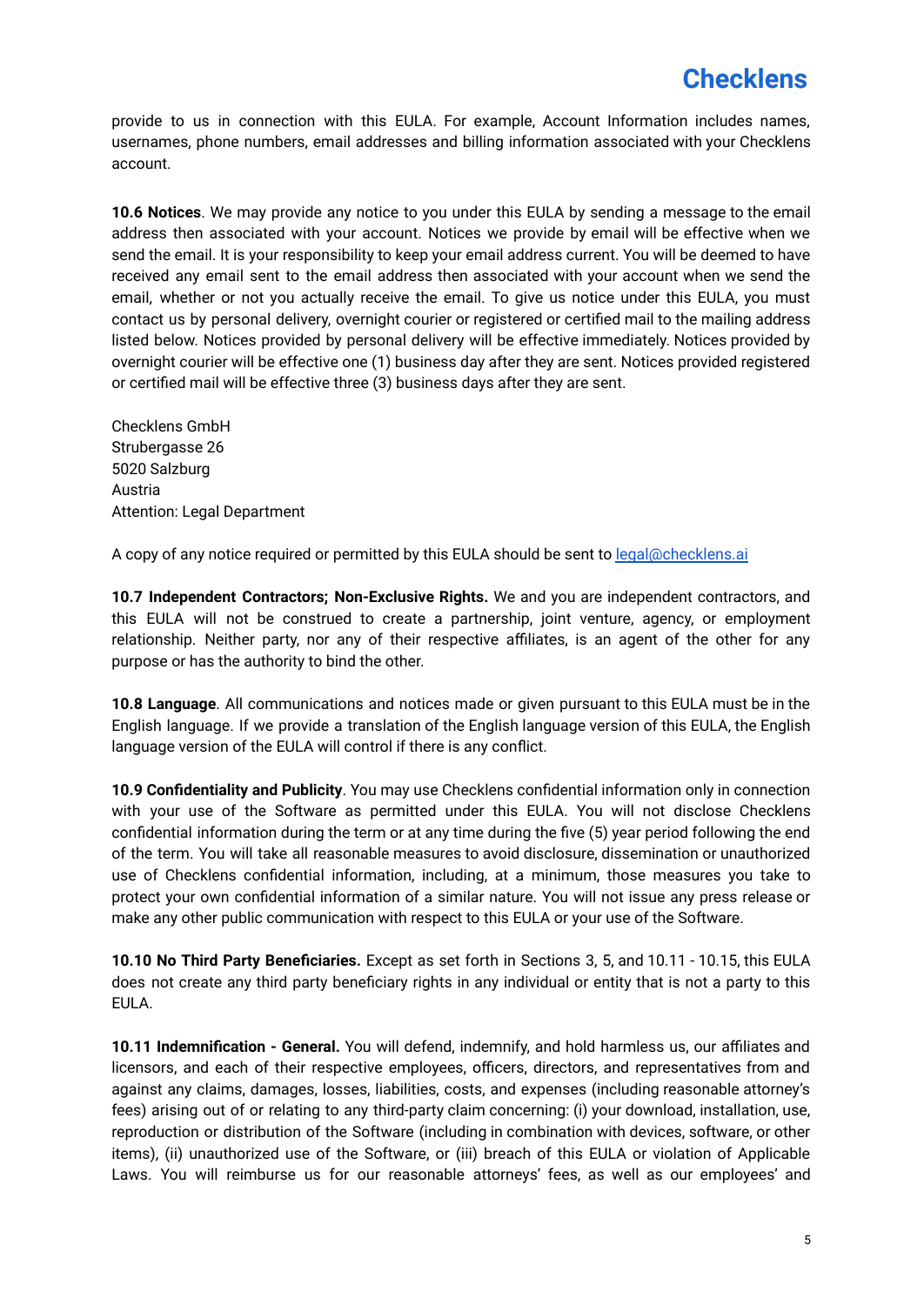contractors' time and materials spent responding to any third party subpoena or other compulsory legal order or process associated with third party claims described in this Section 10.11 at our then-current hourly rates.

#### **10.12 Indemnification - Intellectual Property.**

- (a) Subject to the limitations in Sections 10.12-10.14, we will defend you and your employees, officers, and directors against any third-party claim alleging that the Software infringes or misappropriates that third party's intellectual property rights, and will pay the amount of any adverse final judgment or settlement.
- (b) We will not have obligations or liability under this Section 10.12 arising from infringement by combinations of the Software, as applicable, with any other product, service, software, data, content or method. In addition, we will have no obligations or liability arising from your or any third parties' use of the Software other than for its intended use, or after we have notified you to discontinue such use.
- (c) For any claim covered by Section 10.12(a), we will, at our election, either: (A) procure the rights to use that portion of the Software alleged to be infringing; (B) replace the alleged infringing portion of the Software with a non-infringing alternative; (C) modify the alleged infringing portion of the Software to make it non-infringing; or (D) if none of (A), (B), or (C) are commercially reasonable, (X) accept the return of any infringing Software and/or terminate any license to use the infringing Software.
- (d) THIS SECTION 10.12 STATES YOUR SOLE AND EXCLUSIVE REMEDY AND OUR SOLE LIABILITY FOR ANY THIRD PARTY CLAIM THAT THE SOFTWARE INFRINGES A THIRD PARTY'S INTELLECTUAL PROPERTY RIGHTS.

**10.13 Indemnification - Process.** The obligations under Sections 10.11 - 10.13 will apply only if the party seeking defense or indemnity: (i) gives the other party prompt written notice of the claim; (ii) permits the other party to control the defense and settlement of the claim; and (iii) reasonably cooperates with the other party (at the other party's expense) in the defense and settlement of the claim. In no event will a party agree to any settlement of any claim that involves any commitment by the other party or performance by the other party of an affirmative act (other than the payment of money) without the prior written consent of the other party.

**10.14 Liability Disclaimers.** NO RELEASED PARTY WILL BE LIABLE TO YOU UNDER ANY CAUSE OF ACTION OR THEORY OF LIABILITY FOR (A) INDIRECT, INCIDENTAL, SPECIAL, CONSEQUENTIAL OR EXEMPLARY DAMAGES, (B) LOSS OF PROFITS, REVENUES, CUSTOMERS, OPPORTUNITIES, OR GOODWILL, OR (C) UNAVAILABILITY OF THE SOFTWARE, SUPPORT SERVICES OR PROFESSIONAL SERVICES, EVEN IF WE HAVE BEEN ADVISED OF, OR SHOULD HAVE KNOWN OF, THE POSSIBILITY OF SUCH DAMAGES.

**10.15 Damages Cap.** EXCEPT FOR PAYMENT OBLIGATIONS UNDER SECTION 10.12, OUR AND OUR AFFILIATES' AGGREGATE LIABILITY UNDER THIS EULA WILL NOT EXCEED THE LESSER OF €10,000 OR THE AMOUNT RECEIVED BY US FOR THE APPLICABLE SOFTWARE LICENSE DURING THE TWELVE MONTH PERIOD IMMEDIATELY PRECEDING THE DATE ON WHICH THE RELEVANT CLAIM AROSE.

**10.16 Entire Agreement and Severability.** Unless you have entered into another written agreement with respect to the Software which has been signed by you and an authorized representative of us and which conflicts with the terms of this EULA, you agree that this EULA supersedes all prior written or oral agreements, warranties or representations with respect to use of the Software. If any term (or